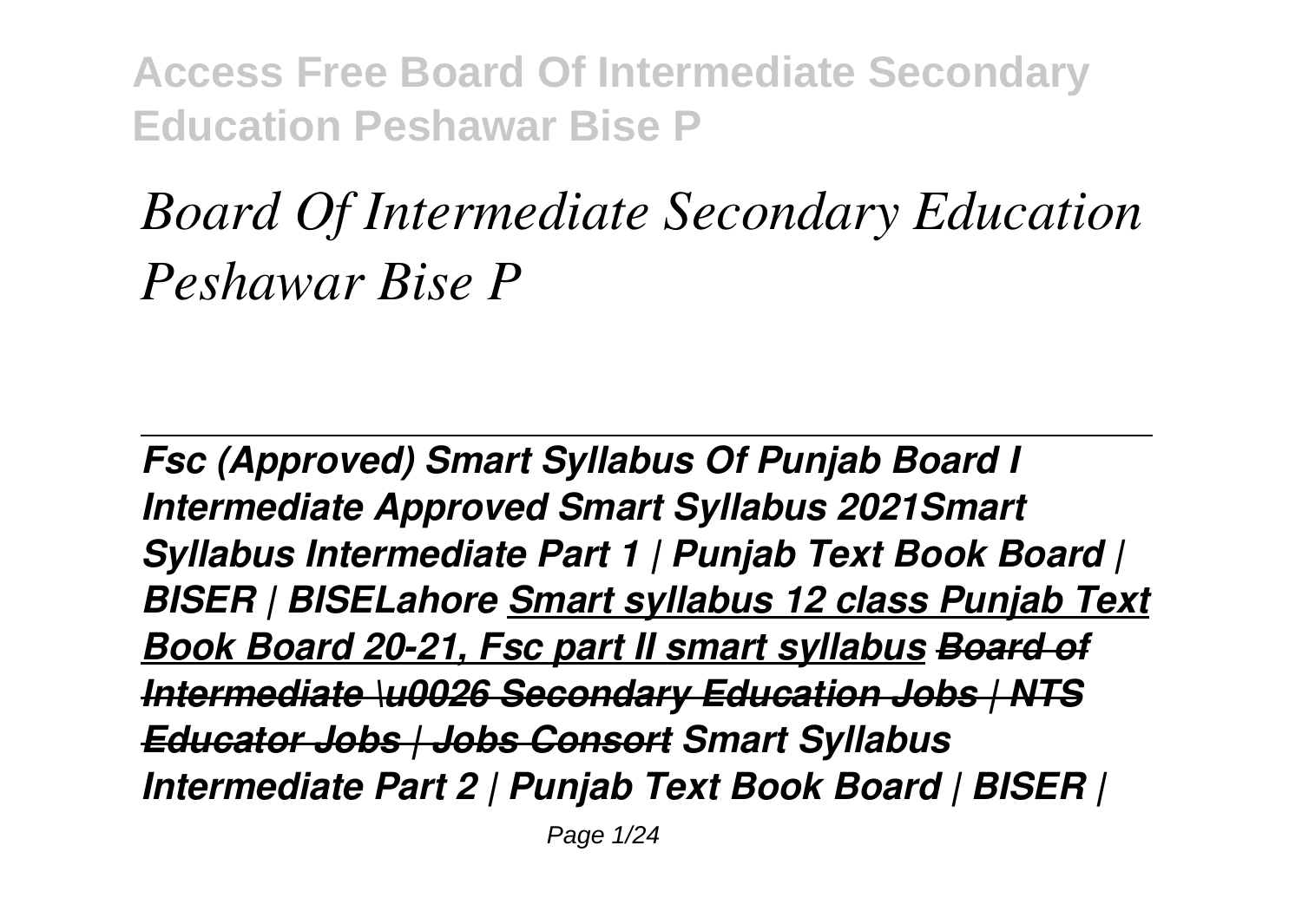*FSc | FA | ICom* 

*Intermediate Part 2 Education class 12 FA slaibus Punjab board punjab text book board fedral board BISE BWP Jobs 2020 - Board Of Intermediate And Secondary Education Bahawalpur Jobs 2020BBISE 10th Math ch.2 Exercise 2.3 Question#,2 Balochistan Textbook Board Quetta Bseb 12th | english textbook class 12th | first lesson rainbow 12th | indian civilization \u0026 culture Federal Board Class 10th Books Download | Download FBISE Class 10 Free Books | Arts \u0026 Science Books Intermediate A2020 result gazette book download NIOS Board Explained in Hindi | By Ishan About ICSE Boards SSC CHSL (10+2) 2019, Notification, Rs. Salary 35000, Preference, Syllabus, Books Full* Page 2/24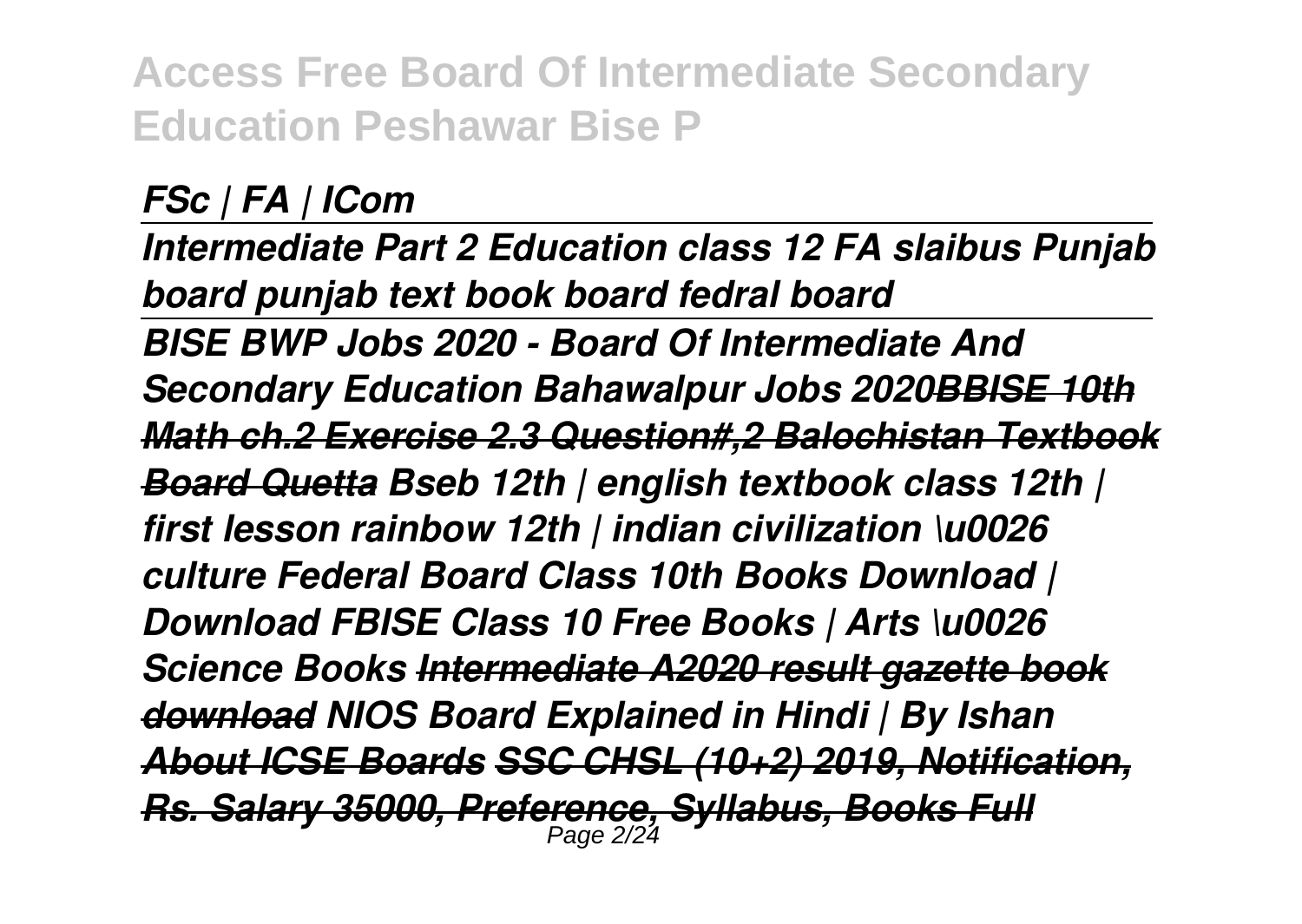*Details 9th Class Biology FBISE - 9th Biology Federal Board Full Book Introduction - Biology Federal Board how to download Result Gazette book pdf ( hssc class 11th and class 12th )biseatd How I take notes - Tips for neat and efficient note taking | Studytee Board Of Intermediate Secondary Education Accelerated Learning Programme (ALP) for Grades XI-XII (Intermediate) approved by the Minister for Education and Secretary School Education Department. Date Sheet for the Intermediate Part-II / Languages Special (Covid-19) Examination 2020. Revised Schedule for Online Enrollment / Admission for Class-IX (9th) Academic Session 2020-2022*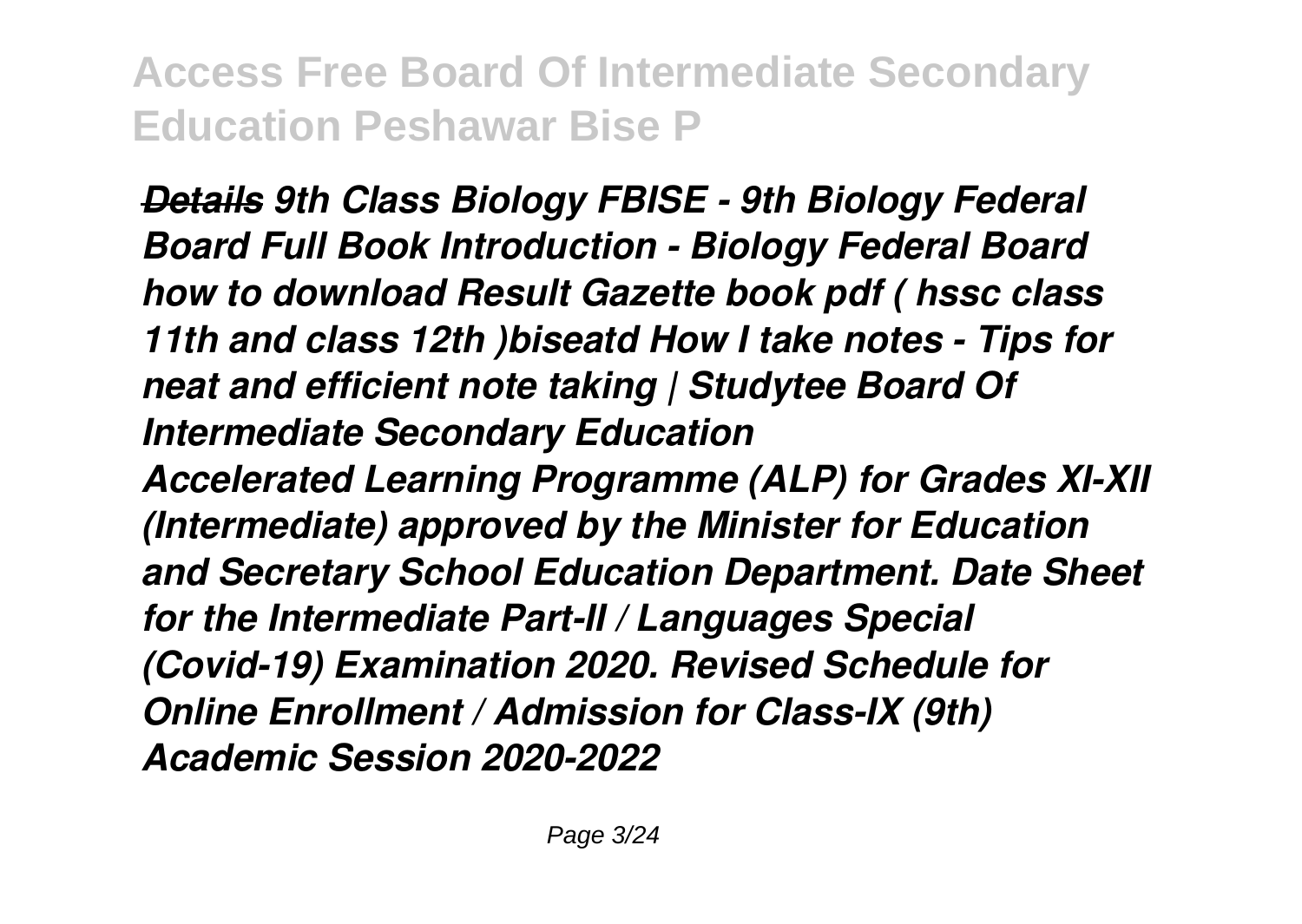*BISE Lahore*

*Board of Intermediate & Secondary Education; Jhang Road, Faisalabad. Tel Chairperson: +92 41 251 7705 / 6; Tel Controller: +92 41 251 7710 / 1*

#### *BISE Faisalabad*

*There are nine Boards of Intermediate and Secondary Education are responsible for conducting the public examinations such as Secondary School Certificate and Higher Secondary Certificate level public examinations.*

*Education Board Bangladesh - Home Mr. Qaisar Alam Opening a door to the future. On the direction of the Federal Minister for Federal Education* Page 4/24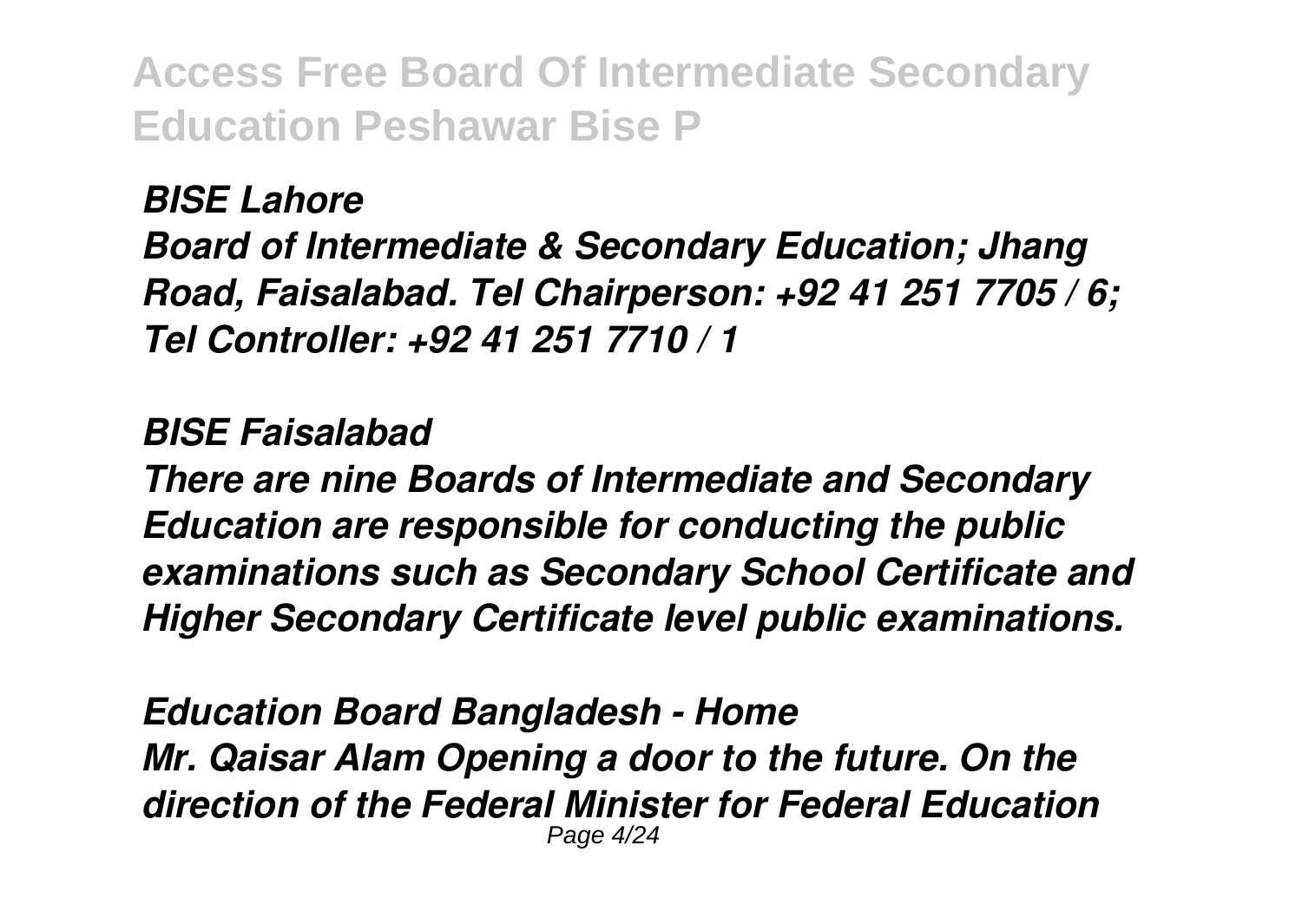*and Professional Training Mr. Shafqat Mahmood, FBISE accelerated the efforts to reduce the syllabus at Intermediate level in collaboration with National Curriculum Council through the subject experts.*

#### *WELCOME TO FBISE*

*The National Web Portal of Bangladesh (????????) is the single window of all information and services for citizens and other stakeholders. Here the citizens can find all initiatives, achievements, investments, trade and business, policies, announcements, publications, statistics and others facts*

*Board of Intermediate & Secondary Education, Cumilla* Page 5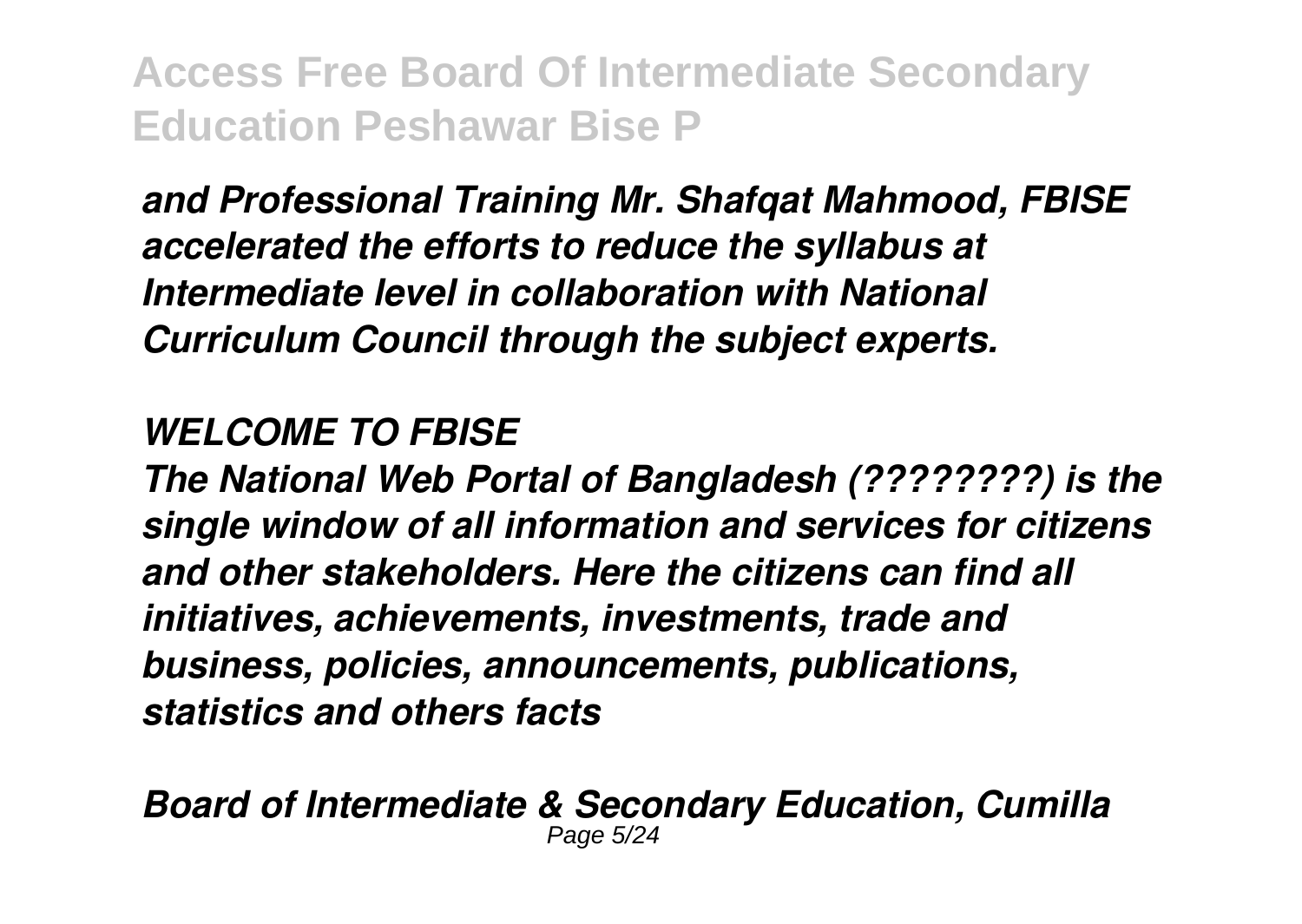*Board of Intermediate and Secondary Education Rawalpindi was established in October, 1977 as a result of bifurcation of BISE Sargodha under Punjab Boards of Intermediate and Secondary Education Act No. XIII of 1976. The BISE Rawalpindi has been confined to the Districts of Attock, Chakwal, Jhelum and Rawalpindi.*

*Board of Intermediate & Secondary Education, Rawalpindi The applicants can submit their objection (if any) to the Secretary Board of Intermediate & Secondary Education Bahawalpur till 07-11-2020. Afterwards no objection will be entertained.*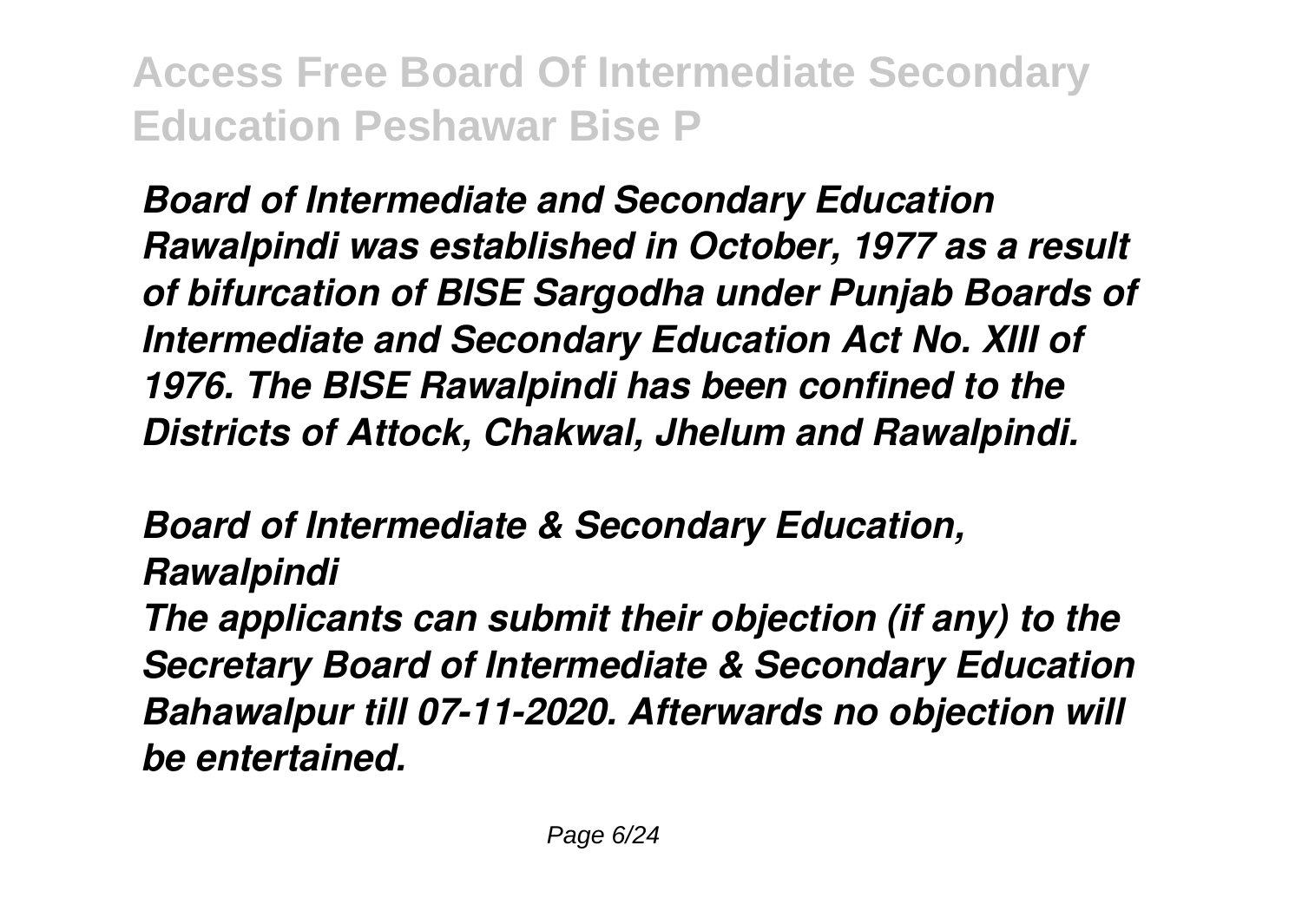## *Board of Intermediate & Secondary Education Bahawalpur*

*BSEK was established in 1950 the major ambition of this board is to promote school education and this board work for betterment of education and maintain high standards of education in Karachi. Phone: 02199260256 ; Email: complaint@bsek.edu.pk; Block 5 Nazimabad, Karachi*

*Board of Secondary Education, Karachi Board of Intermediate & Secondary Education, Chattogram. ?????? ?? ??????? ???? | ?? ??????? ???? | ?? ????? ??????, ???? Login. ...*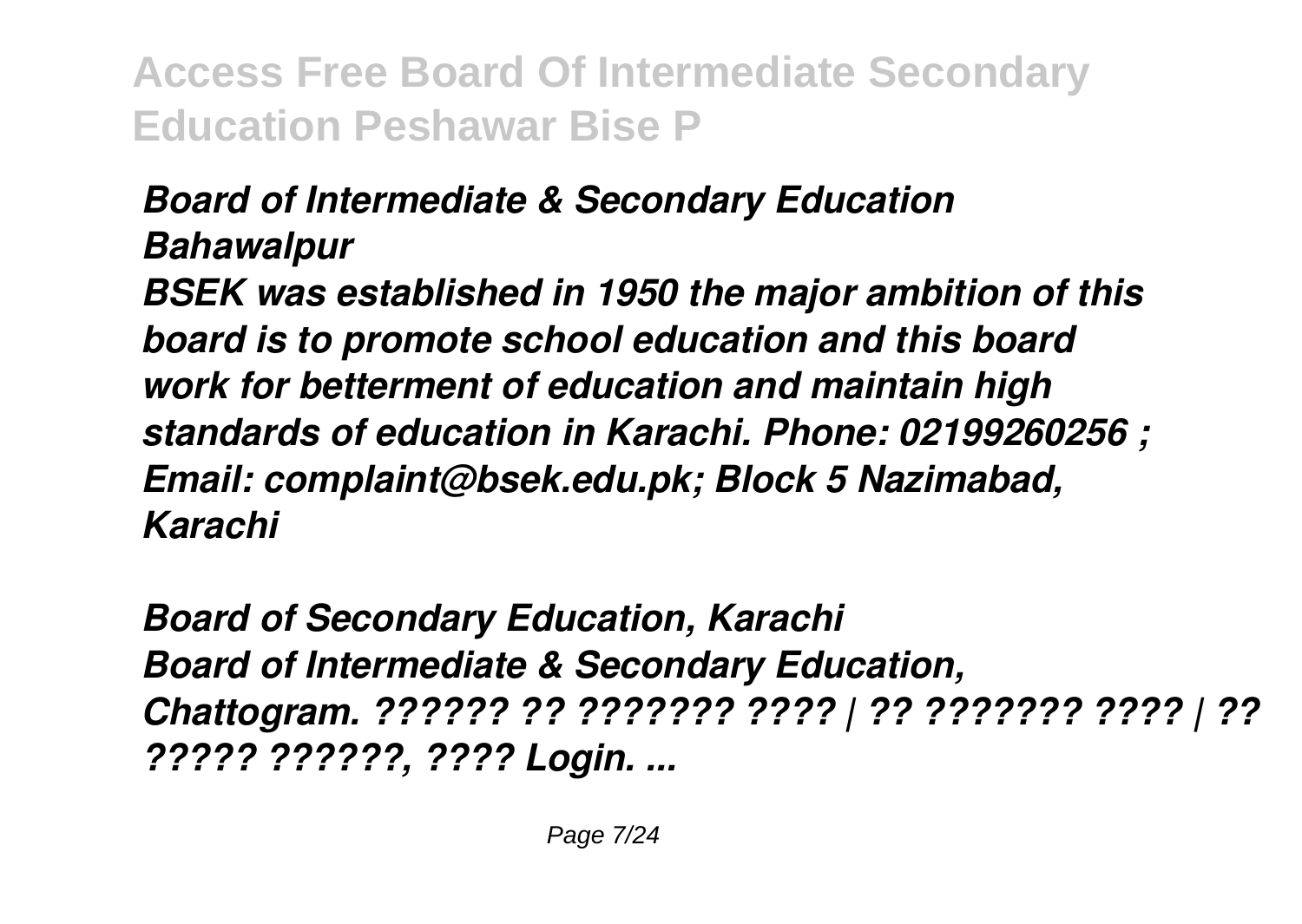*???????? ? ???? ???????? ?????? ?????, ????????? Board of Intermediate and Secondary Education, Dhaka. ... Permission for college education. HSC 2nd Year BTC Form. HSC 1st Year BTC Form. School Section ...*

*Dhaka Education Board Board of Intermediate & Secondary Education, Near Gol Bagh Park, Gulgasht Colony Bosan Road, Multan, Pakistan (60750)*

*BISE Multan Web Portal – Board of Intermediate & Secondary ... Welcome to Chittagong Education Board. It was established on 15th May, 1995 and commenced* Page 8/24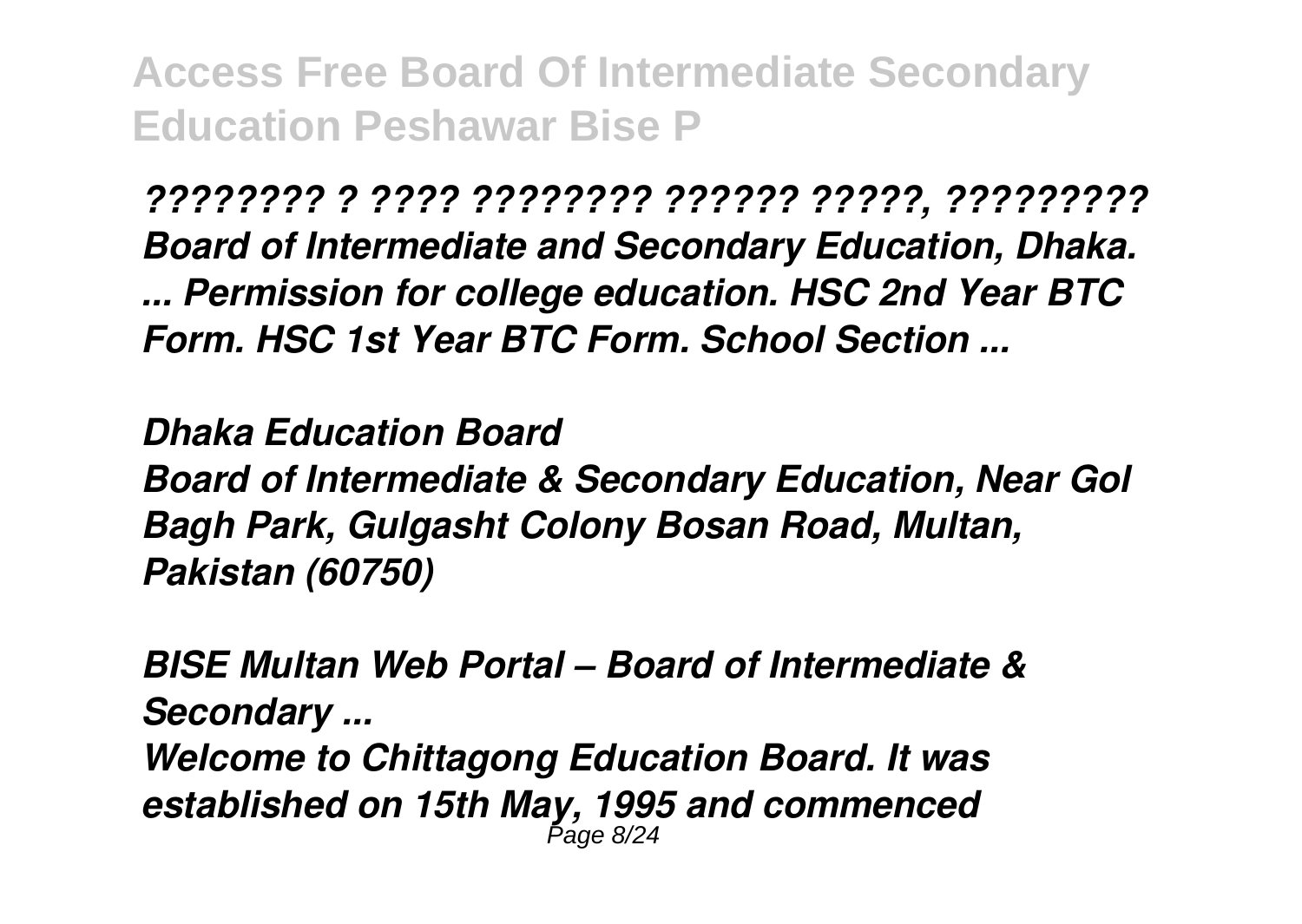*functioning from 1st July, 1995 for strengthen and expansion of supervision of Secondary Education and Higher Secondary Education Examinations. View Chittagong Education Board's website from this link www.bise-ctg.gov.bd*

*Education Board Bangladesh*

*Board of Intermediate and Secondary Education, Mymensingh Secondary School Certificate Examination, 2020 Re-Scrutiny Result (Changed Only) Page No : 1*

*Board of Intermediate and Secondary Education, Mymensingh Lahore Board of Intermediate and Secondary Education* Page 9/24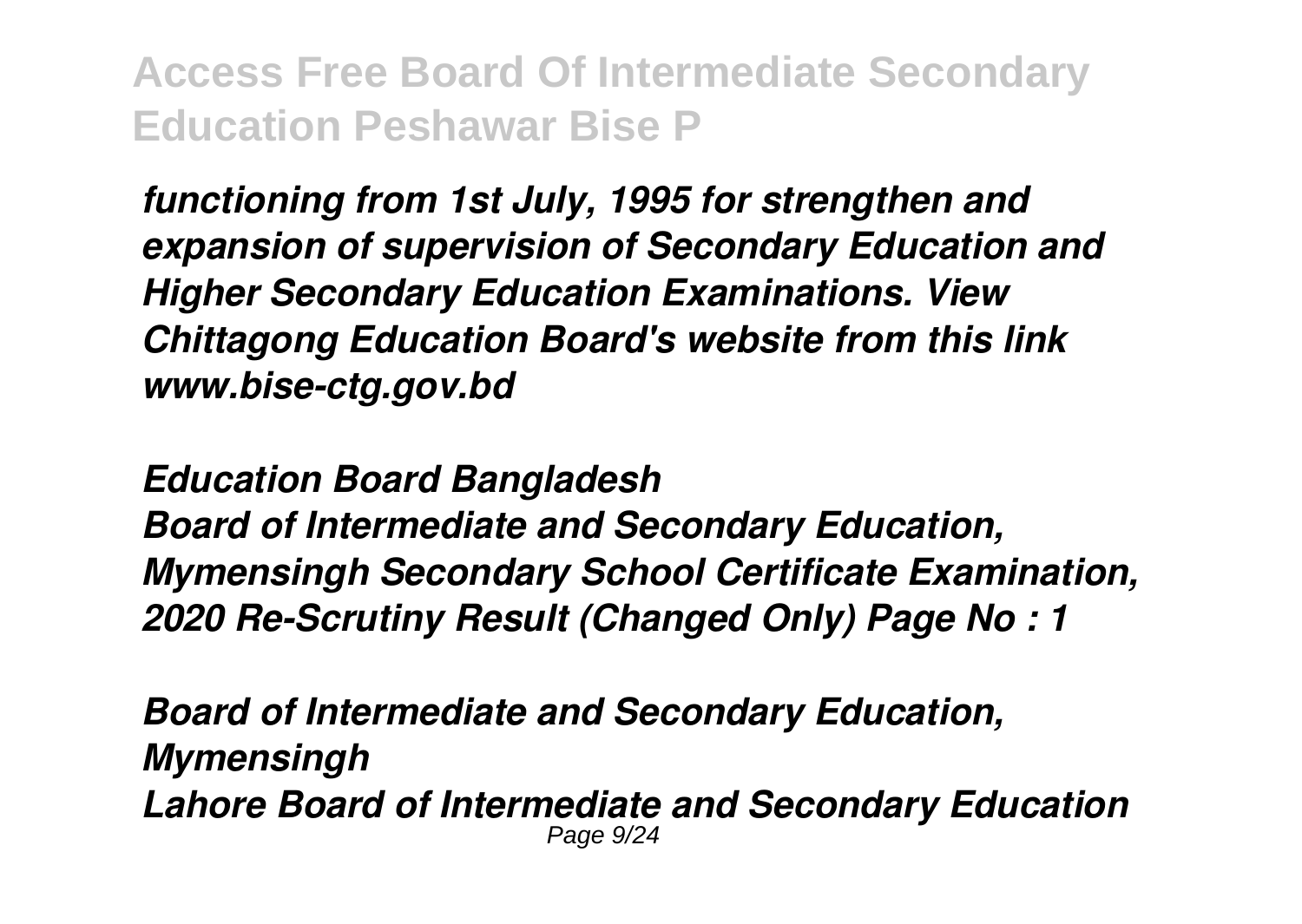*is the largest platform of Education. BISE date sheet and admissions forms are available. It deals with all the duties, responsibilities, and availability of information regarding candidates. Lahore Board of Intermediate and Secondary Education is the largest platform in Pakistan.*

### *BISE Lahore (2020) Result, Date Sheet, News & Notifications*

*The Andhra Pradesh Board of Secondary & Intermediate Education is an autonomous board, established under Indian education act. To offer specialized services to the private and other agencies in the field of education, in general, and school education, in particular, for the development and growth of distance and open school* Page 10/24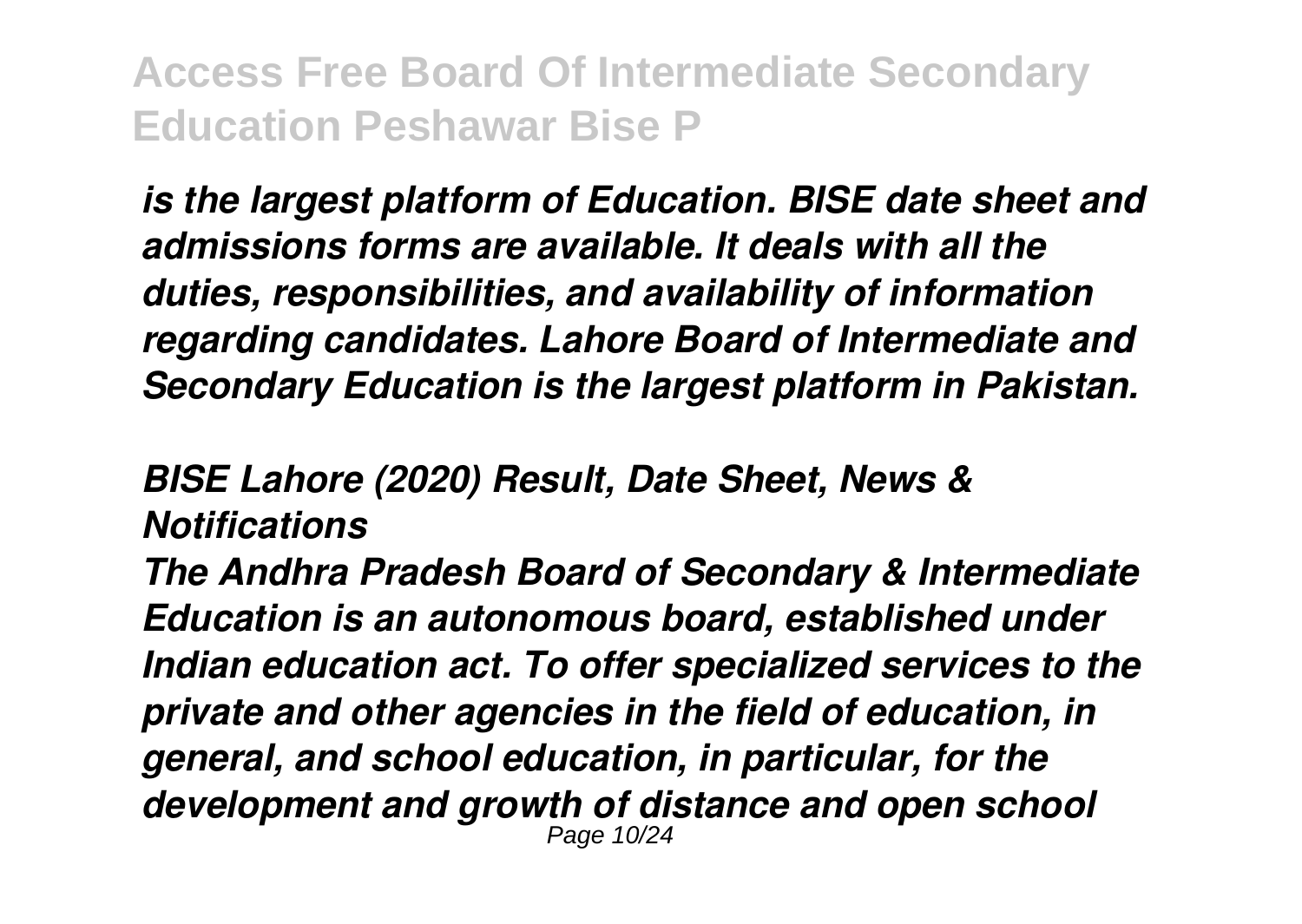*system and develop proper curriculum for vocational and enduring education to prepare student population for the world of work.*

*Andhra Pradesh Board of Secondary And Intermediate Education ?????? ??? ???-????? ??? ??????: ????-??-?? ??:??:??*

*???????? ? ???? ???????? ?????? ?????, ???? Board of Intermediate & Secondary Education, Mardan, Mardan Cantonment, Khyber Pakhtunkhwa, Pakistan. 33,217 likes · 623 talking about this.*

*Board of Intermediate & Secondary Education, Mardan -* Page 11/24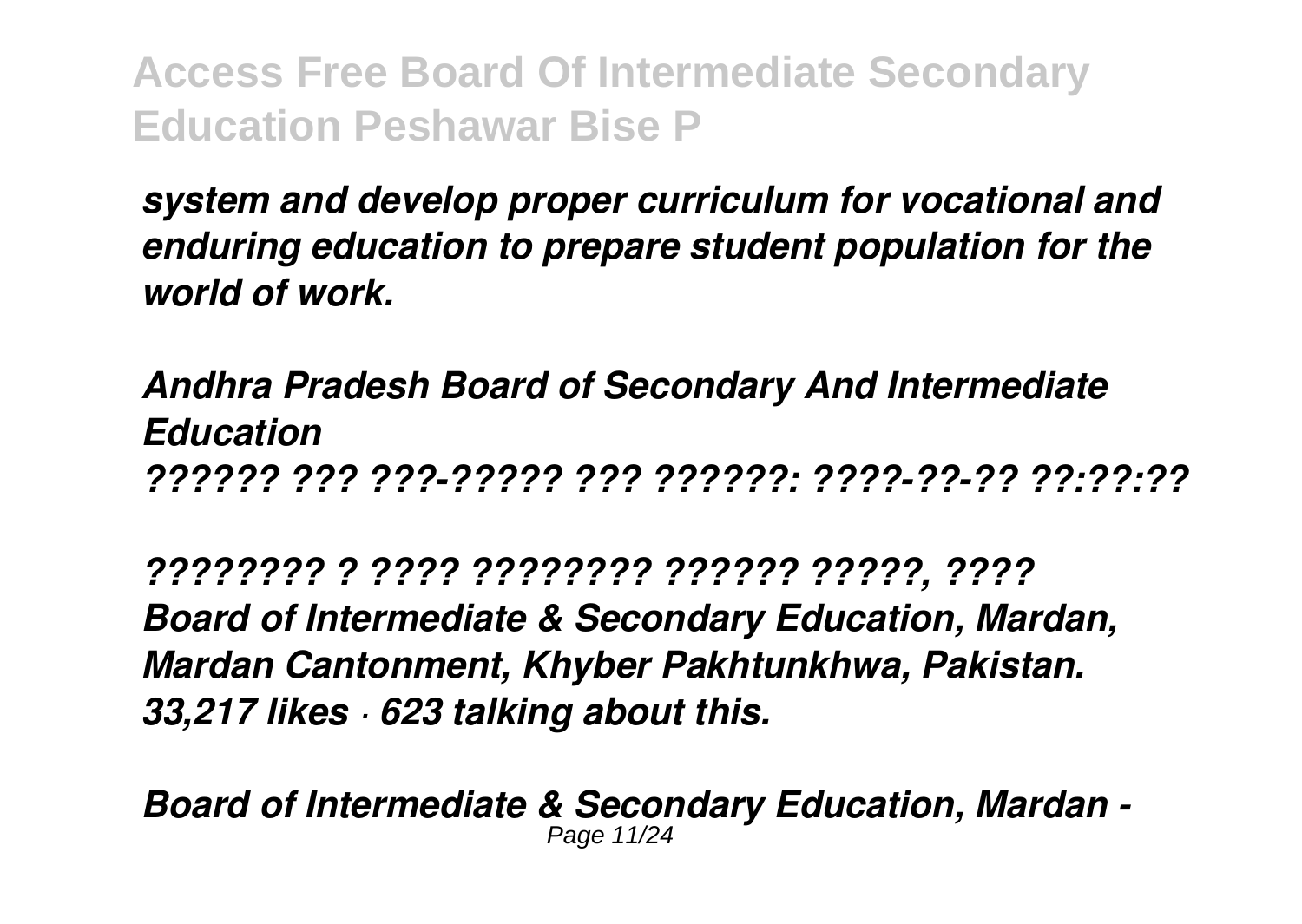## *Home ...*

*All Interested candidates having the domicile of Punjab can apply For Board Of Intermediate & Secondary Education Jobs 2020. BISE Bahawalpur announced multiple jobs for every person if you are Literate then you can also apply For BISE Jobs 2020. Board Of Intermediate & Secondary Education Jobs BISE 2020 Jobs Announced Date: 10-09-2020.*

*Board Of Intermediate & Secondary Education Jobs BISE 2020 ... ???????? ? ???????????? ???????????, ???????? ???????? ?*

*...*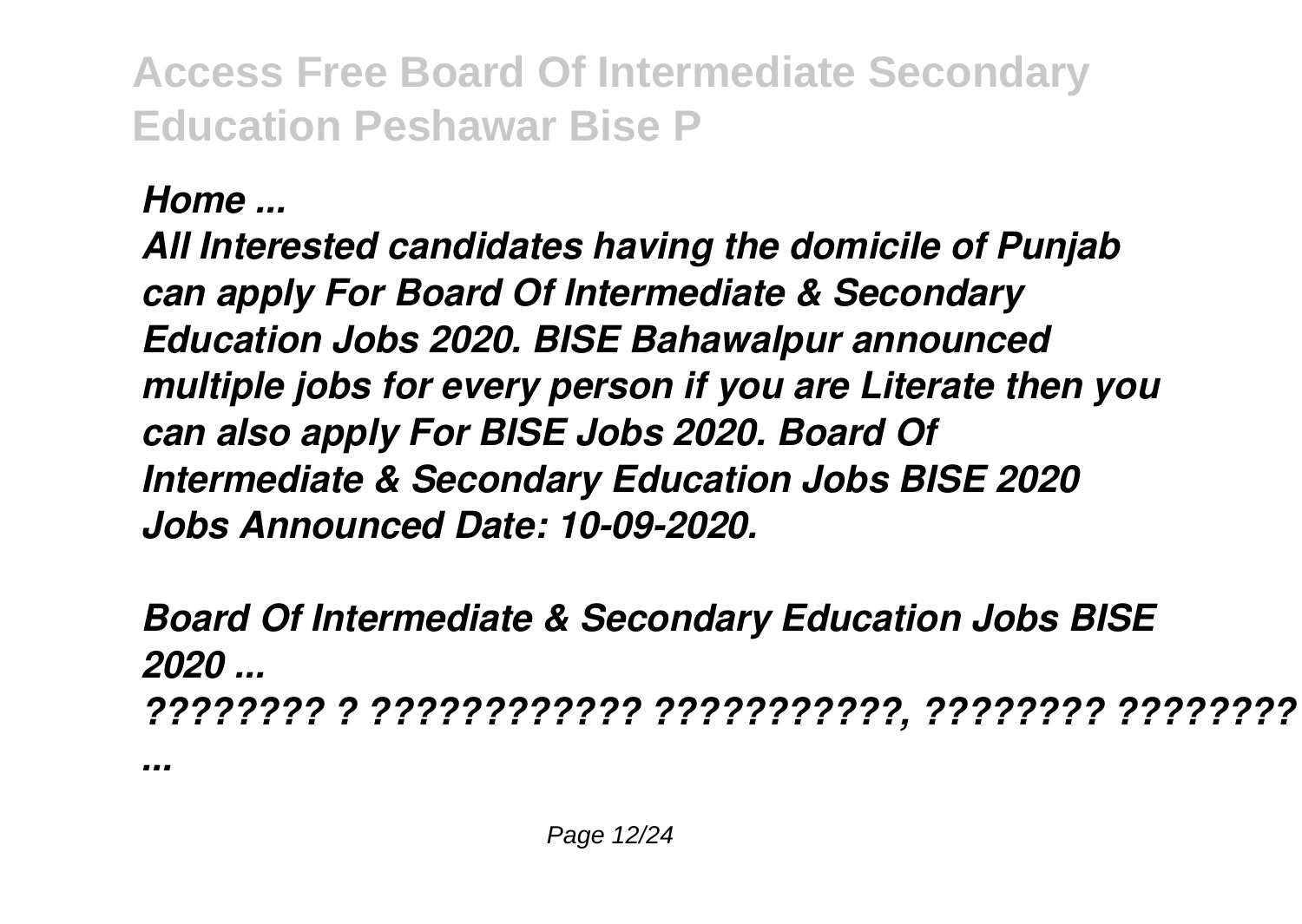*Fsc (Approved) Smart Syllabus Of Punjab Board I Intermediate Approved Smart Syllabus 2021Smart Syllabus Intermediate Part 1 | Punjab Text Book Board | BISER | BISELahore Smart syllabus 12 class Punjab Text Book Board 20-21, Fsc part II smart syllabus Board of Intermediate \u0026 Secondary Education Jobs | NTS Educator Jobs | Jobs Consort Smart Syllabus Intermediate Part 2 | Punjab Text Book Board | BISER | FSc | FA | ICom* 

*Intermediate Part 2 Education class 12 FA slaibus Punjab board punjab text book board fedral board*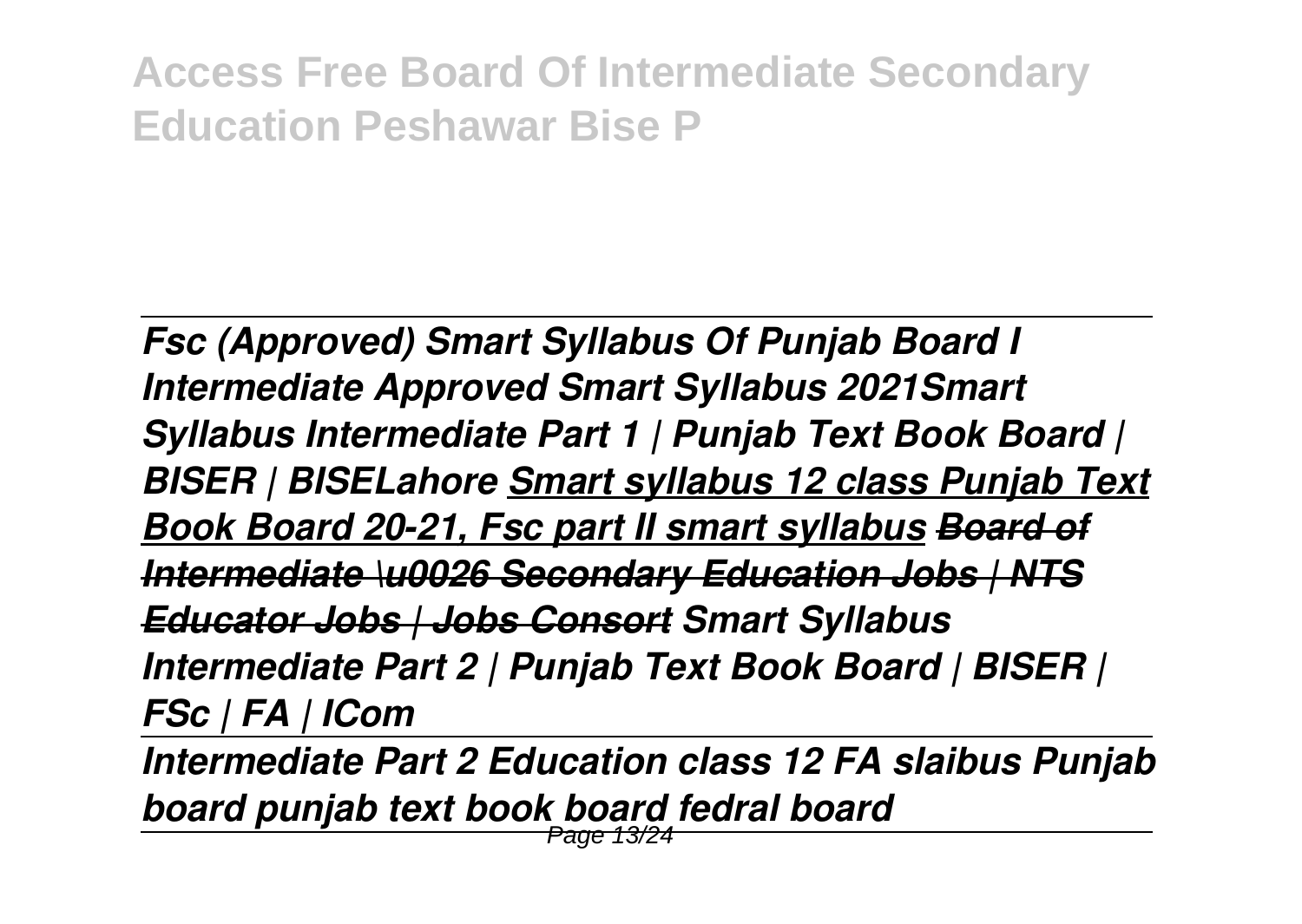*BISE BWP Jobs 2020 - Board Of Intermediate And Secondary Education Bahawalpur Jobs 2020BBISE 10th Math ch.2 Exercise 2.3 Question#,2 Balochistan Textbook Board Quetta Bseb 12th | english textbook class 12th | first lesson rainbow 12th | indian civilization \u0026 culture Federal Board Class 10th Books Download | Download FBISE Class 10 Free Books | Arts \u0026 Science Books Intermediate A2020 result gazette book download NIOS Board Explained in Hindi | By Ishan About ICSE Boards SSC CHSL (10+2) 2019, Notification, Rs. Salary 35000, Preference, Syllabus, Books Full Details 9th Class Biology FBISE - 9th Biology Federal Board Full Book Introduction - Biology Federal Board how to download Result Gazette book pdf ( hssc class* Page 14/24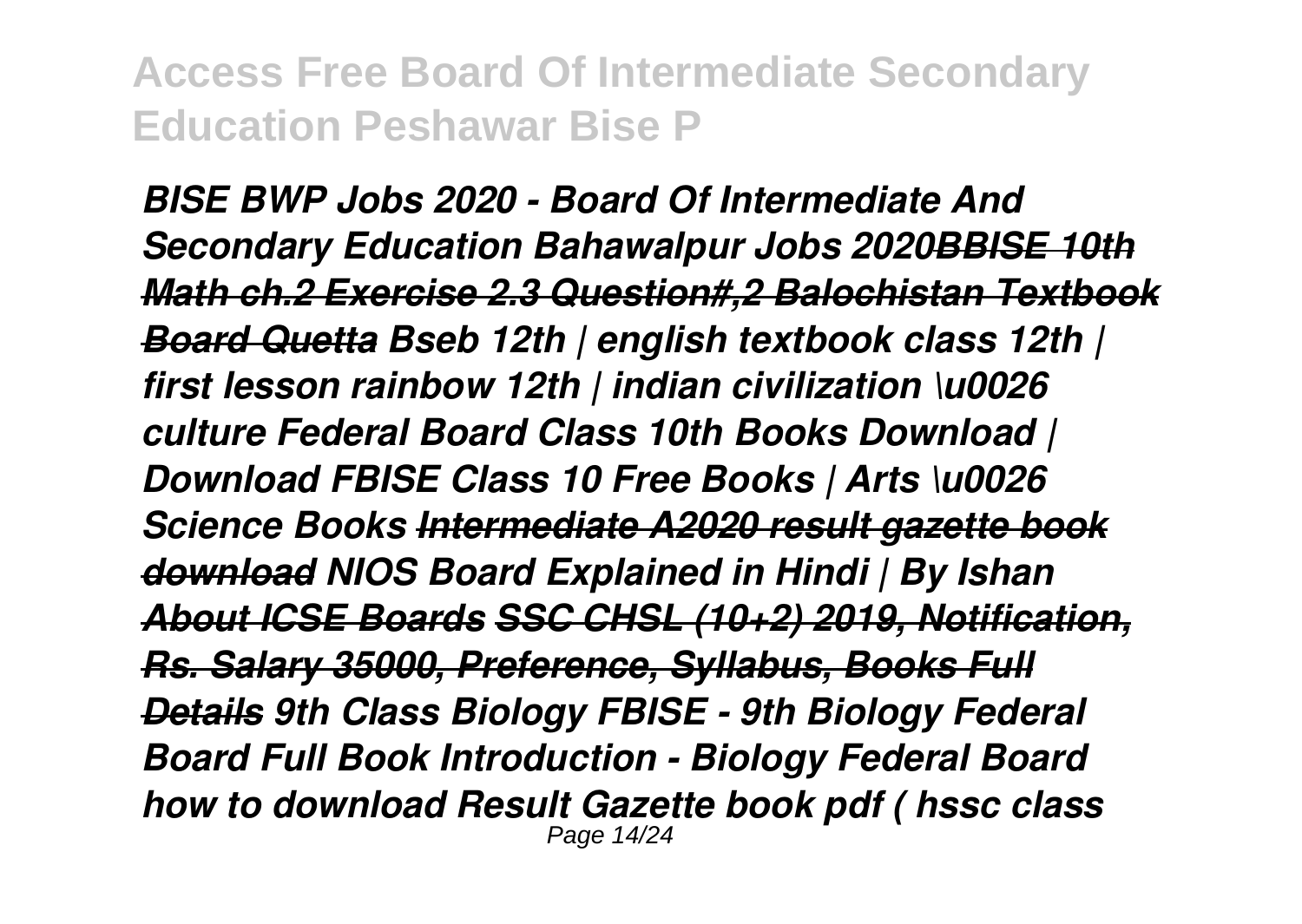*11th and class 12th )biseatd How I take notes - Tips for neat and efficient note taking | Studytee Board Of Intermediate Secondary Education Accelerated Learning Programme (ALP) for Grades XI-XII (Intermediate) approved by the Minister for Education and Secretary School Education Department. Date Sheet for the Intermediate Part-II / Languages Special (Covid-19) Examination 2020. Revised Schedule for Online Enrollment / Admission for Class-IX (9th) Academic Session 2020-2022*

*BISE Lahore Board of Intermediate & Secondary Education; Jhang Road, Faisalabad. Tel Chairperson: +92 41 251 7705 / 6;* Page 15/24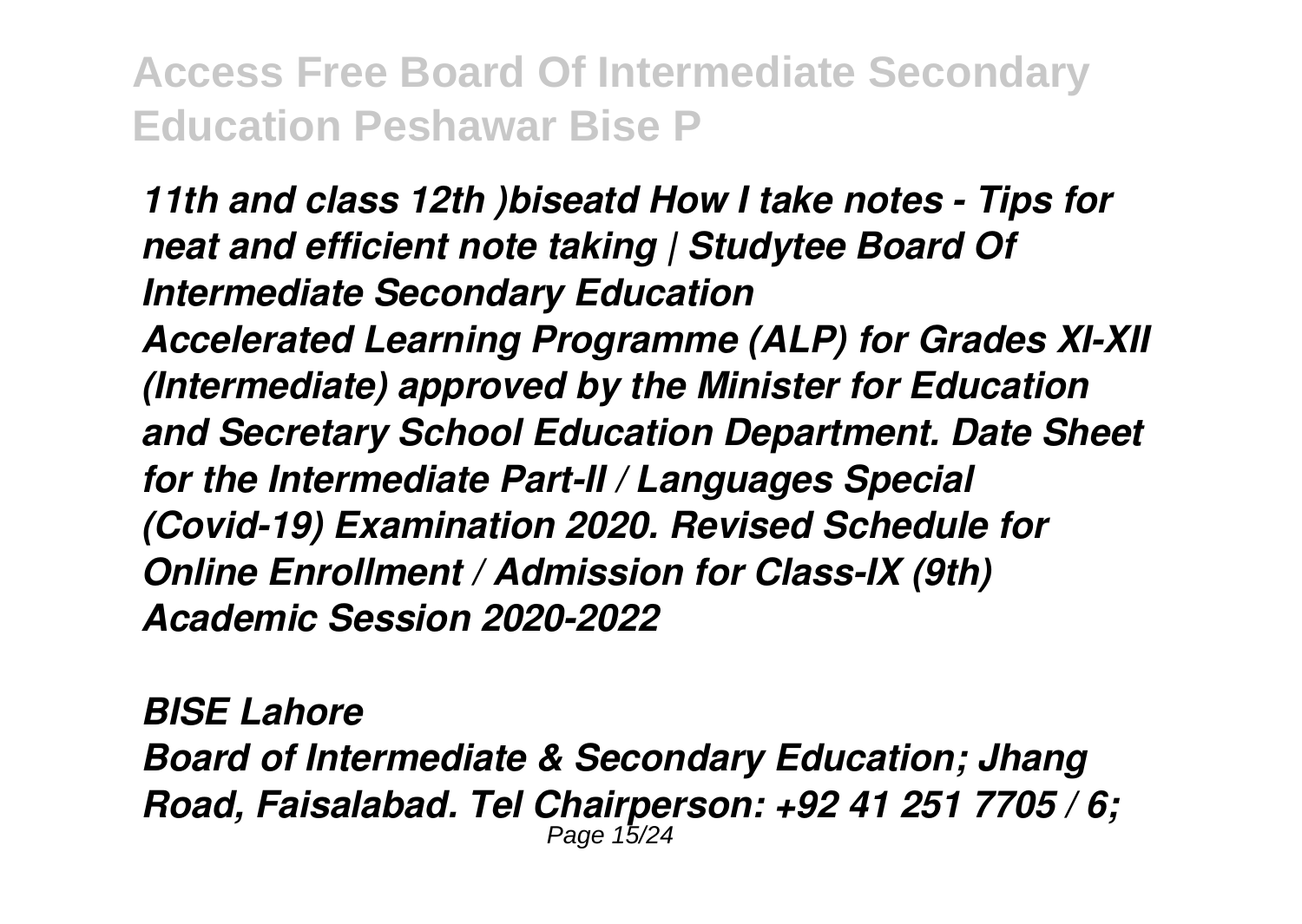*Tel Controller: +92 41 251 7710 / 1*

#### *BISE Faisalabad*

*There are nine Boards of Intermediate and Secondary Education are responsible for conducting the public examinations such as Secondary School Certificate and Higher Secondary Certificate level public examinations.*

*Education Board Bangladesh - Home Mr. Qaisar Alam Opening a door to the future. On the direction of the Federal Minister for Federal Education and Professional Training Mr. Shafqat Mahmood, FBISE accelerated the efforts to reduce the syllabus at Intermediate level in collaboration with National* Page 16/24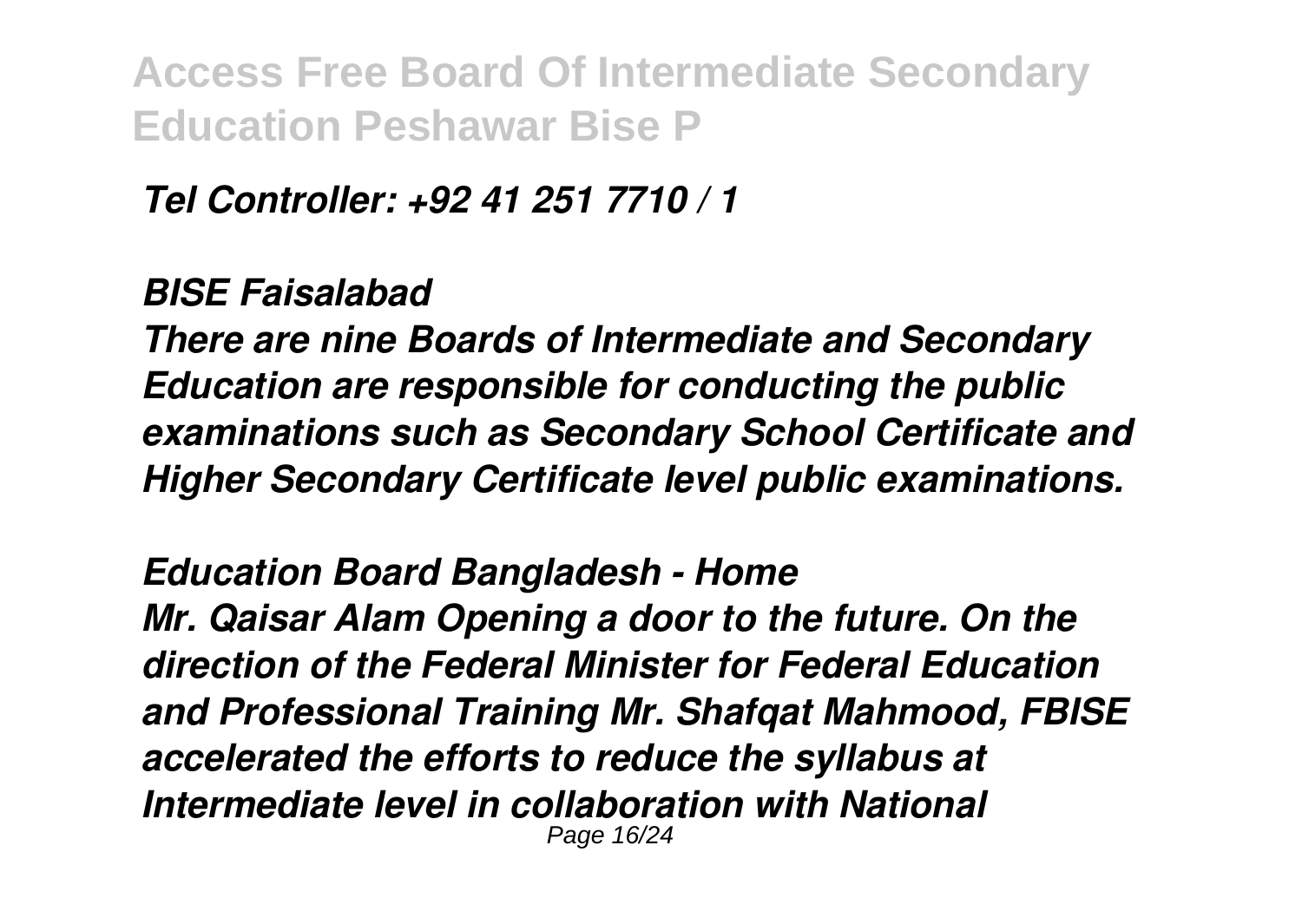*Curriculum Council through the subject experts.*

#### *WELCOME TO FBISE*

*The National Web Portal of Bangladesh (????????) is the single window of all information and services for citizens and other stakeholders. Here the citizens can find all initiatives, achievements, investments, trade and business, policies, announcements, publications, statistics and others facts*

*Board of Intermediate & Secondary Education, Cumilla Board of Intermediate and Secondary Education Rawalpindi was established in October, 1977 as a result of bifurcation of BISE Sargodha under Punjab Boards of* Page 17/24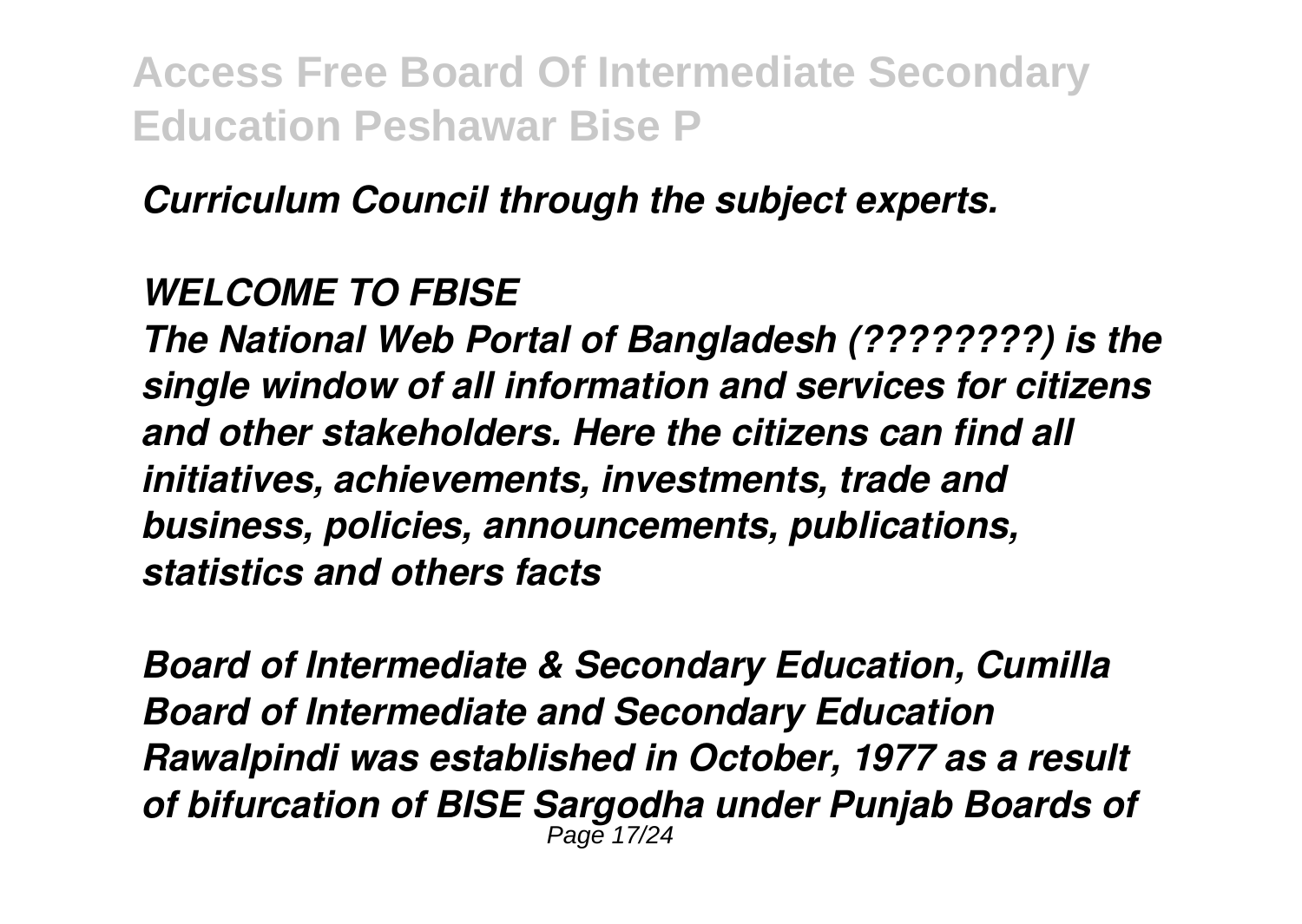*Intermediate and Secondary Education Act No. XIII of 1976. The BISE Rawalpindi has been confined to the Districts of Attock, Chakwal, Jhelum and Rawalpindi.*

*Board of Intermediate & Secondary Education, Rawalpindi The applicants can submit their objection (if any) to the Secretary Board of Intermediate & Secondary Education Bahawalpur till 07-11-2020. Afterwards no objection will be entertained.*

*Board of Intermediate & Secondary Education Bahawalpur BSEK was established in 1950 the major ambition of this* Page 18/24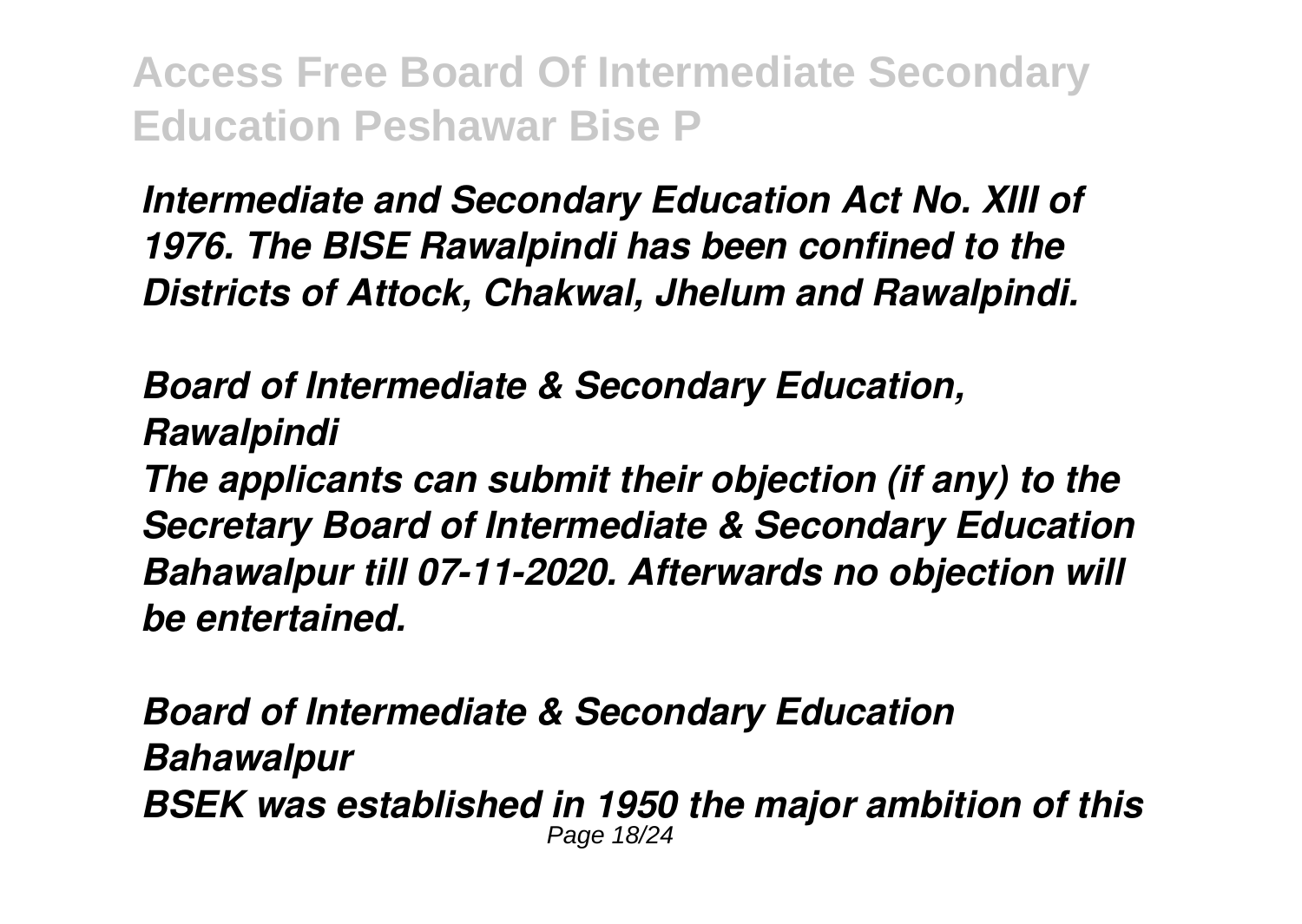*board is to promote school education and this board work for betterment of education and maintain high standards of education in Karachi. Phone: 02199260256 ; Email: complaint@bsek.edu.pk; Block 5 Nazimabad, Karachi*

*Board of Secondary Education, Karachi Board of Intermediate & Secondary Education, Chattogram. ?????? ?? ??????? ???? | ?? ??????? ???? | ?? ????? ??????, ???? Login. ...*

*???????? ? ???? ???????? ?????? ?????, ????????? Board of Intermediate and Secondary Education, Dhaka. ... Permission for college education. HSC 2nd Year BTC* Page 19/24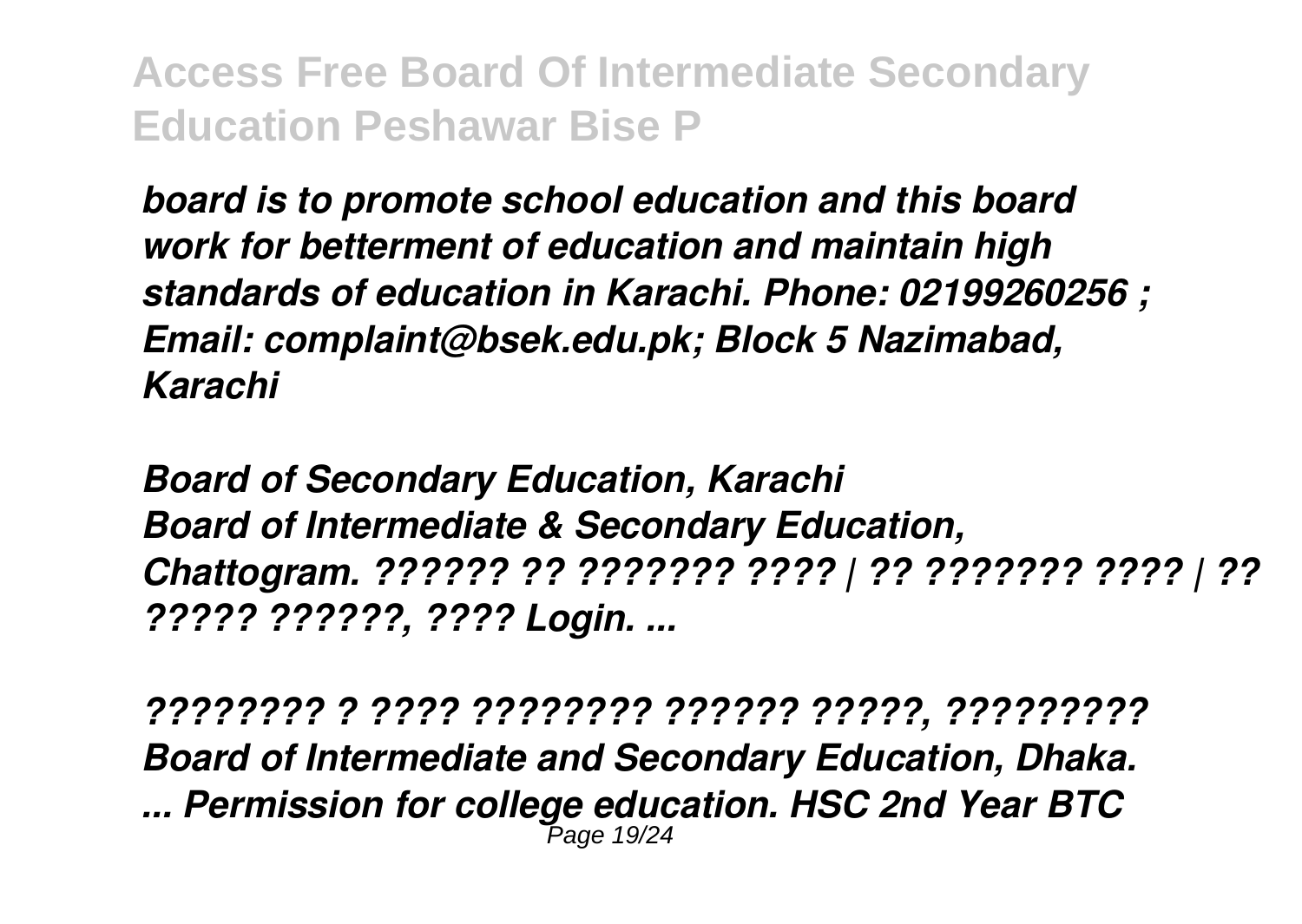*Form. HSC 1st Year BTC Form. School Section ...*

*Dhaka Education Board Board of Intermediate & Secondary Education, Near Gol Bagh Park, Gulgasht Colony Bosan Road, Multan, Pakistan (60750)*

*BISE Multan Web Portal – Board of Intermediate & Secondary ...*

*Welcome to Chittagong Education Board. It was established on 15th May, 1995 and commenced functioning from 1st July, 1995 for strengthen and expansion of supervision of Secondary Education and Higher Secondary Education Examinations. View* Page 20/24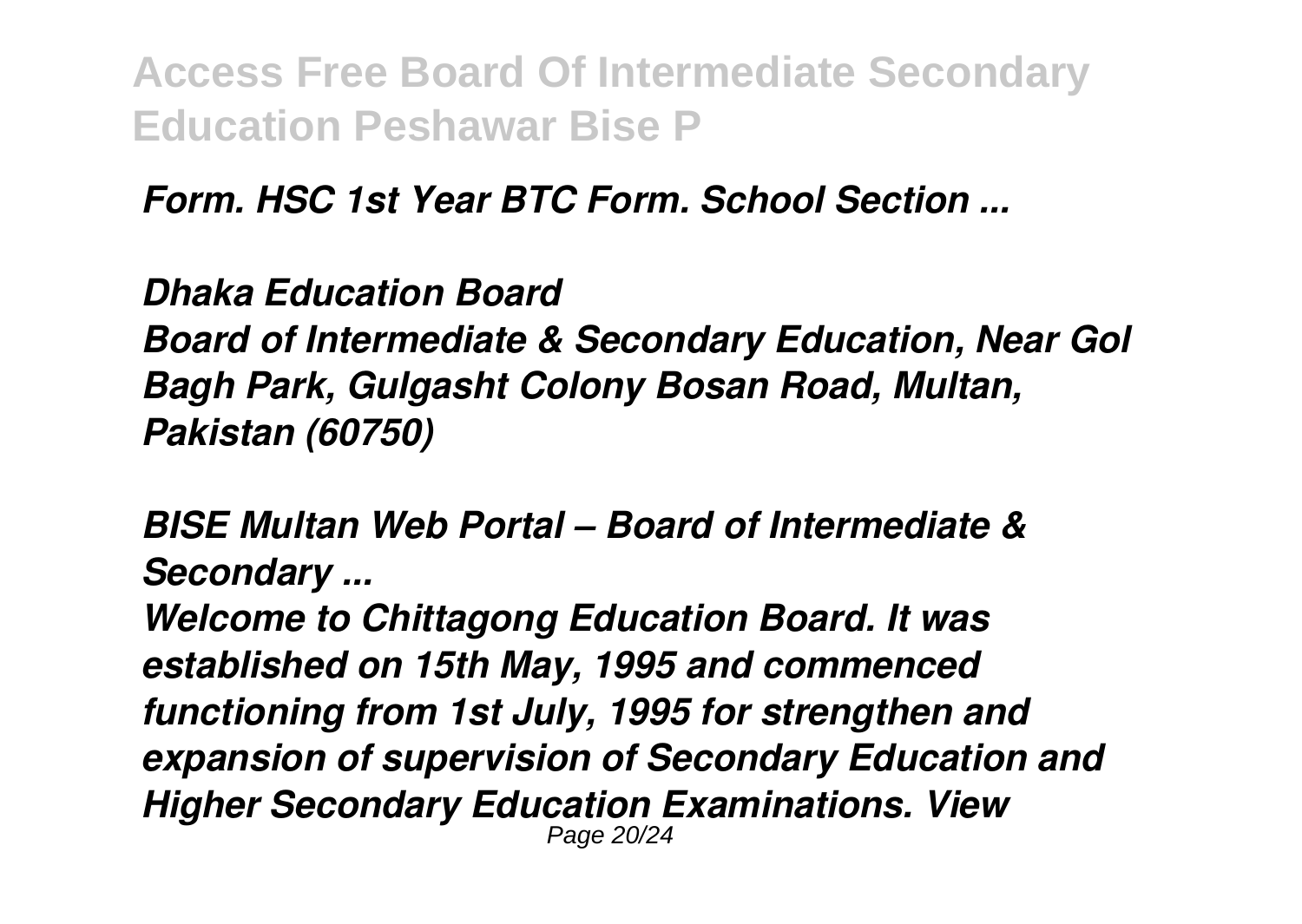## *Chittagong Education Board's website from this link www.bise-ctg.gov.bd*

*Education Board Bangladesh Board of Intermediate and Secondary Education, Mymensingh Secondary School Certificate Examination, 2020 Re-Scrutiny Result (Changed Only) Page No : 1*

*Board of Intermediate and Secondary Education, Mymensingh*

*Lahore Board of Intermediate and Secondary Education is the largest platform of Education. BISE date sheet and admissions forms are available. It deals with all the duties, responsibilities, and availability of information* Page 21/24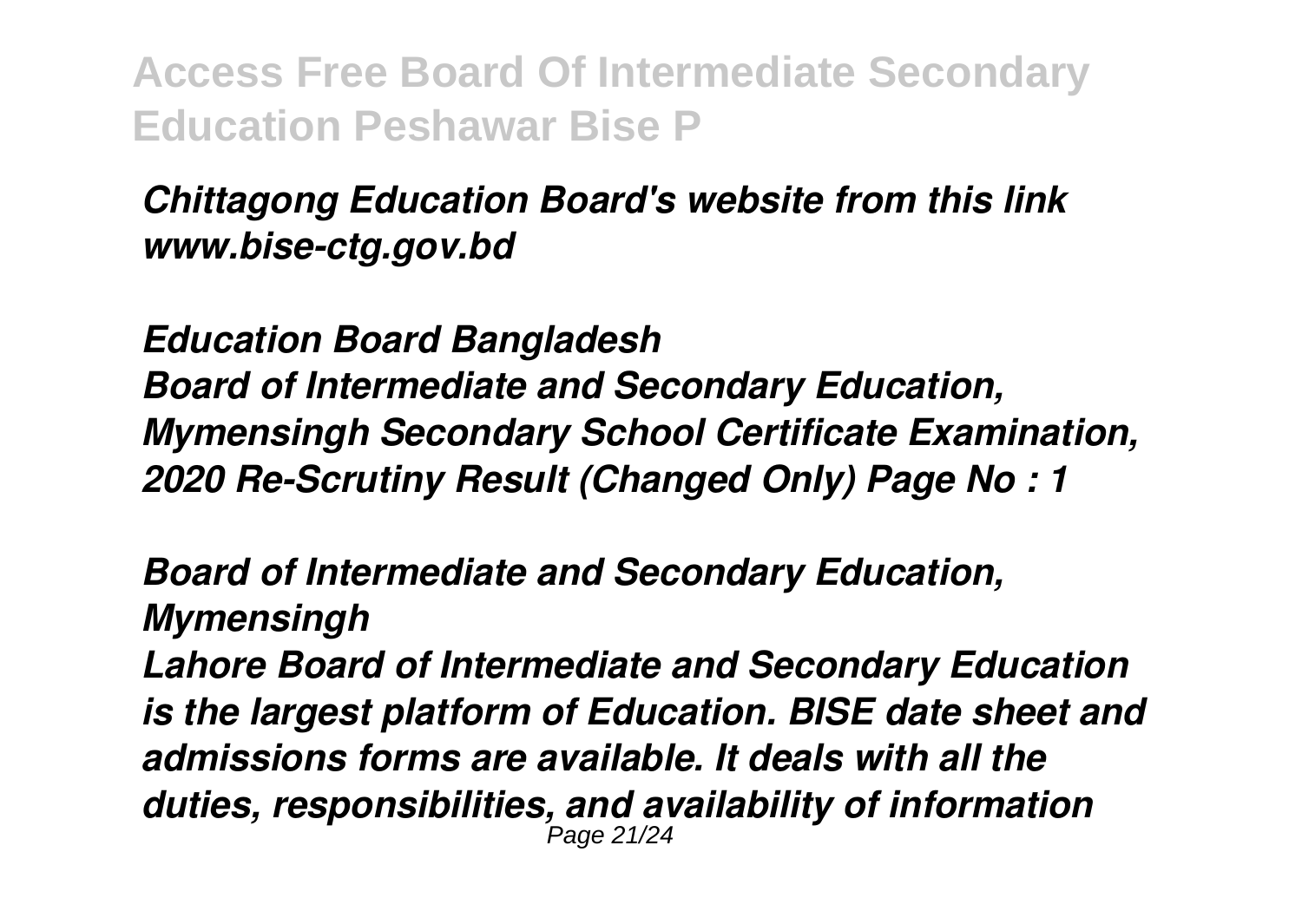*regarding candidates. Lahore Board of Intermediate and Secondary Education is the largest platform in Pakistan.*

*BISE Lahore (2020) Result, Date Sheet, News & Notifications*

*The Andhra Pradesh Board of Secondary & Intermediate Education is an autonomous board, established under Indian education act. To offer specialized services to the private and other agencies in the field of education, in general, and school education, in particular, for the development and growth of distance and open school system and develop proper curriculum for vocational and enduring education to prepare student population for the world of work.*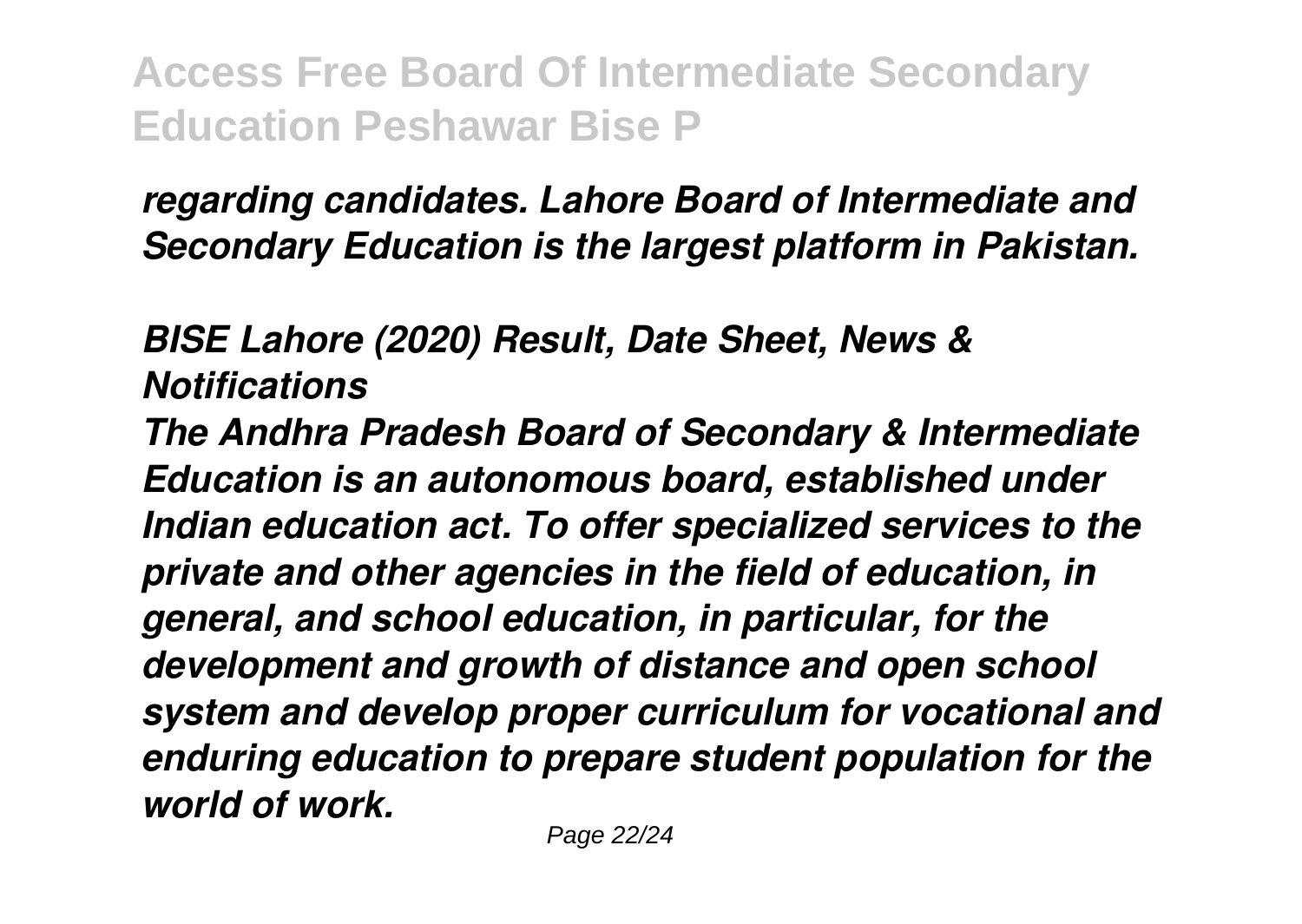*Andhra Pradesh Board of Secondary And Intermediate Education ?????? ??? ???-????? ??? ??????: ????-??-?? ??:??:??*

*???????? ? ???? ???????? ?????? ?????, ???? Board of Intermediate & Secondary Education, Mardan, Mardan Cantonment, Khyber Pakhtunkhwa, Pakistan. 33,217 likes · 623 talking about this.*

*Board of Intermediate & Secondary Education, Mardan - Home ...*

*All Interested candidates having the domicile of Punjab can apply For Board Of Intermediate & Secondary* Page 23/24